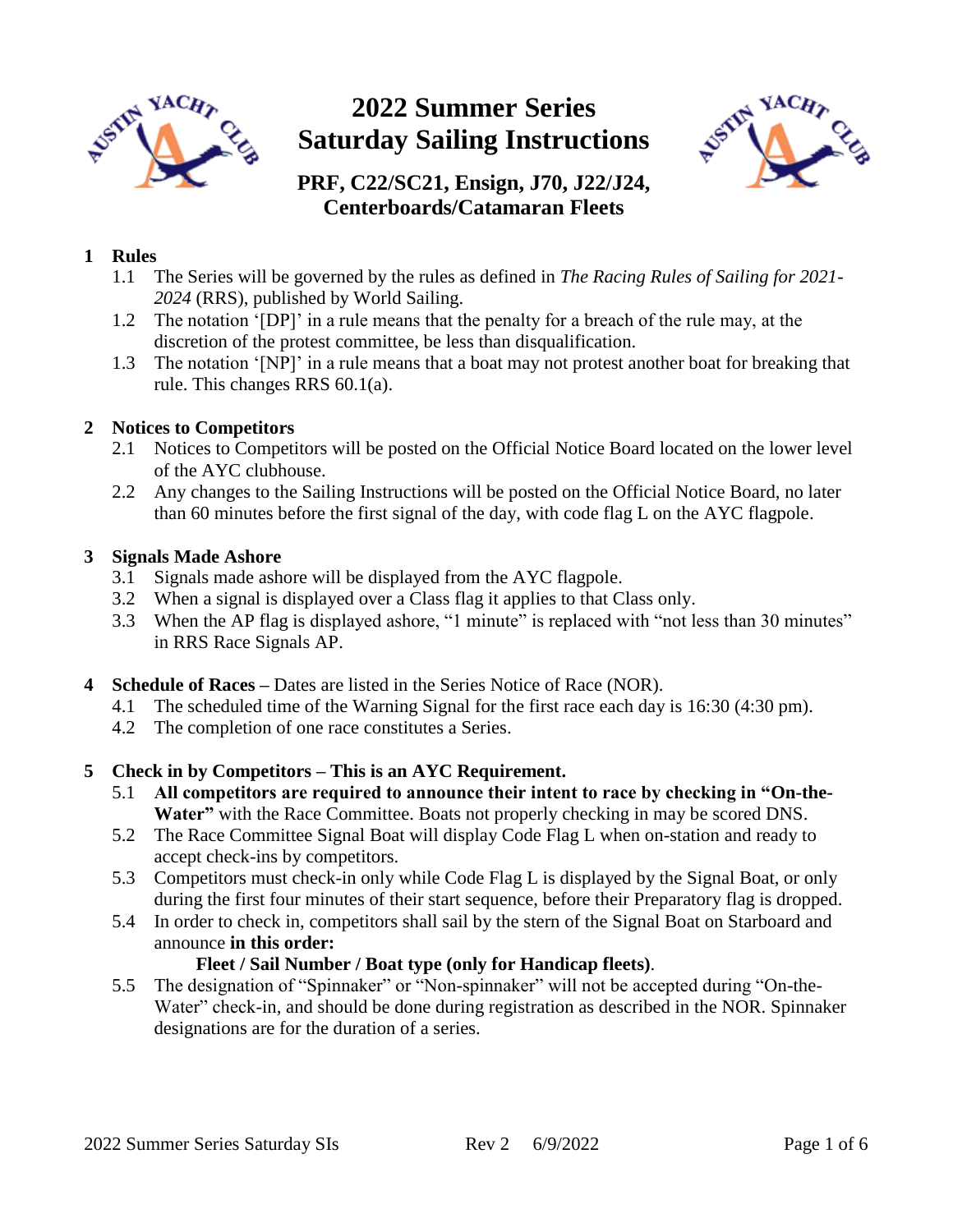- 5.6 The Signal Boat will remove Code Flag L with **one long sound** approximately 2 minutes prior to the first Warning Signal of the day at which time all competitors will be required to clear the "Starting Area". The RC may make an announcement over the radio and/or may make short repetitive sounds (more than 6) as a "courtesy notice" prior to removing Code Flag L.
- 5.7 [NP] [DP] The "Starting Area" is the area within 100 yards of the starting line as shown on the diagram in Appendix 2. **While a start is in sequence,** boats whose warning signal has not been made **shall avoid the starting line and shall keep clear of all boats within this starting area**.
- **6 Class Flags -** Class Flag designations will be numeral pennants. See Order of Starts document.

## **7 Courses**

- 7.1 The course designation for each Class will be posted at or before the Preparatory Signal for that Class and will come down shortly after the Start Signal. This modifies RRS 27.1.
- 7.2 The course designation will be displayed on the course board ladder at the stern of the Signal Boat or will be written on a marker board displayed from this same general area. The first number (and optionally letter) will indicate the start number/letter, then a space, and the letters and numbers that follow will indicate the course to be sailed, as described in SI 7.3, 7.4 & 7.5.
- 7.3 The Centerboard/Catamaran start will have two courses displayed on the course ladder: one for the Centerboards (designated by their start number followed by the letter "A"), and one for the Catamarans (designated by their start number followed by the letter "B").
- 7.4 "Long Distance" LD Courses:
	- 7.4.1 Pre-defined Long Distance courses (LD courses) are shown on the **2021 "Long Distance Course Card"**, which are available just outside the Race Committee room, and on the AYC website under "Racing Documents". When using pre-defined LD courses, the course number from the Long Distance Course Card will be shown on the course ladder at the stern of the Signal Boat.
	- 7.4.2 When there is not an appropriate Long Distance course on the Course Card, RC may choose to post a course made of any combination of AYC permanent marks, including "A" mark, channel marks 3 - 12, and temporary inflatable marks (**orange windward "W" or yellow leeward "L"**).
		- (a) Code Flag C will be flown at or before the Preparatory Signal, to indicate that a course not shown on the Long Distance Course Card will be used.
		- (b) The course will be shown on a white marker board displayed from the stern of the Signal Boat, at or before the Preparatory Signal. Plain letters or numbers (not underlined) indicate marks to be rounded to port, and underlined letters or numbers indicate marks to be rounded to starboard. "W" will indicate a temporary **orange windward** mark and "L" will indicate a temporary **yellow leeward** mark, if used.
- 7.5 Round the Buoys (RTB) courses will be designated on the stern of the Signal Boat. The first number will indicate the start number, then a space, and the letters and numbers that follow will indicate courses such as W1, W2 or W3 as shown on the diagrams in Appendix 1.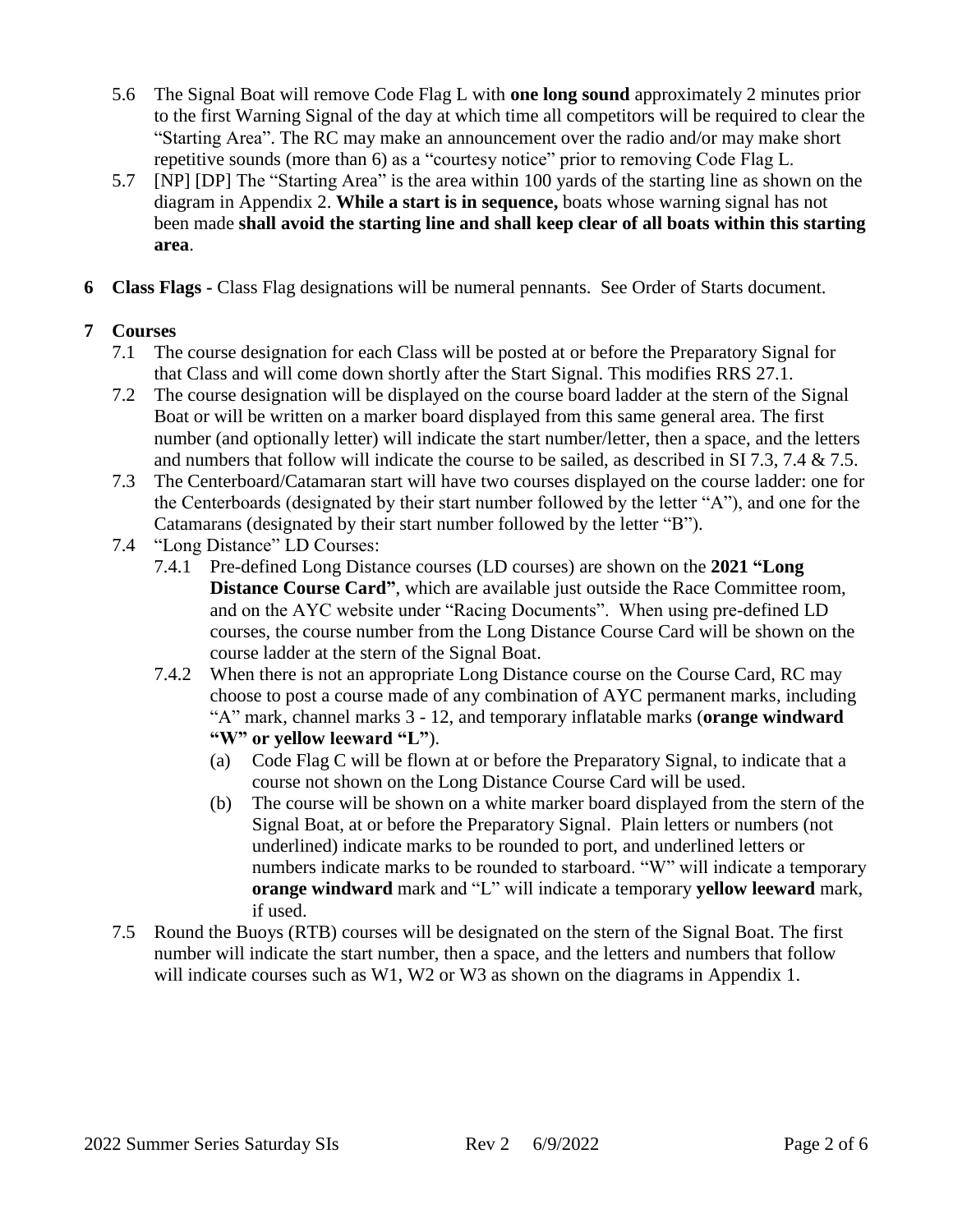## **8 Marks**

- 8.1 Marks for the "Long Distance" courses include permanent numbered channel marks or AYC permanent marks, which are shown on the Long Distance Course Card, or an inflatable **orange tetrahedron** used as a temporary Windward mark ("W") or an inflatable **yellow tetrahedron** used as a temporary Leeward mark ("L").
- 8.2 In addition to the permanent marks, RC may choose to deploy "A" mark, an orange tetrahedron with a white vertical stripe, which may be positioned in one of three possible locations as noted on the 2021 Course Map. RC will announce on VHF channel 78, if the "A" mark will be deployed. Failure of a boat to receive the announcement shall NOT be grounds for redress.
- 8.3 Marks for the Round-The-Buoys Courses
	- 8.3.1 Windward mark for J70 and Catamaran classes will be an **orange** inflatable tetrahedron, placed farther upwind than the **yellow** windward mark (see diagrams in Appendix 1).
	- 8.3.2 Windward mark for all other RTB classes will be a **yellow** inflatable tetrahedron.
	- 8.3.3 Leeward mark for all RTB classes will be a **yellow** inflatable tetrahedron.
- **9 Time Limits -** these instructions modify RRS 35 and A4.
	- 9.1 For classes that have two races per day, the time limits will be as follows:
		- 9.1.1 The time limit for the first race will be 75 minutes for the first boat to sail the course and finish. A boat failing to finish within 30 minutes after the first boat in her class sails the course and finishes will be scored DNF.
		- 9.1.2 The time limit for the second race will be based on a fixed time of day where **the first boat in each class must finish before 19:45 (7:45pm), and any boat failing to finish within 30 minutes after the first boat in her class sails the course and finishes will be scored DNF.**
	- 9.2 For classes that have one race per day, the time limits will be based on a fixed time of day where **the first boat in each class must finish before 19:30 (7:30pm), and any boat failing to finish within 45 minutes after the first boat in her class sails the course and finishes will be scored DNF.**
	- 9.3 Boats may be finished in place, if their finishing position can be correctly determined, or if a boat agrees to be finished in place. Her finish time will be adjusted so as not to appear to have finished in front of boats in her class who finish within the time limit.

## **10 Obstructions**

- 10.1 Start Line and Finish Line obstructions
	- 10.1.1 After the start, the Start Line is an obstruction for all classes, except when a boat has been recalled and needs to sail to the pre-start side of the starting line as described in RRS 29.1.
	- 10.1.2 After the start, the Finish Line is an obstruction, except when on the last leg of the course.
	- 10.1.3 A boat may "unwind" to correct its error in order to comply with SI 10.1.1 and 10.1.2, provided she has not finished. This modifies RRS 28.1.
- 10.2 All marked swim areas and dive areas are considered obstructions.
- 10.3 If "X" mark is present, the area between "X" mark and Windy Point is an obstruction.
- 10.4 Boats that sail through these obstructions will be scored points equal to DNF.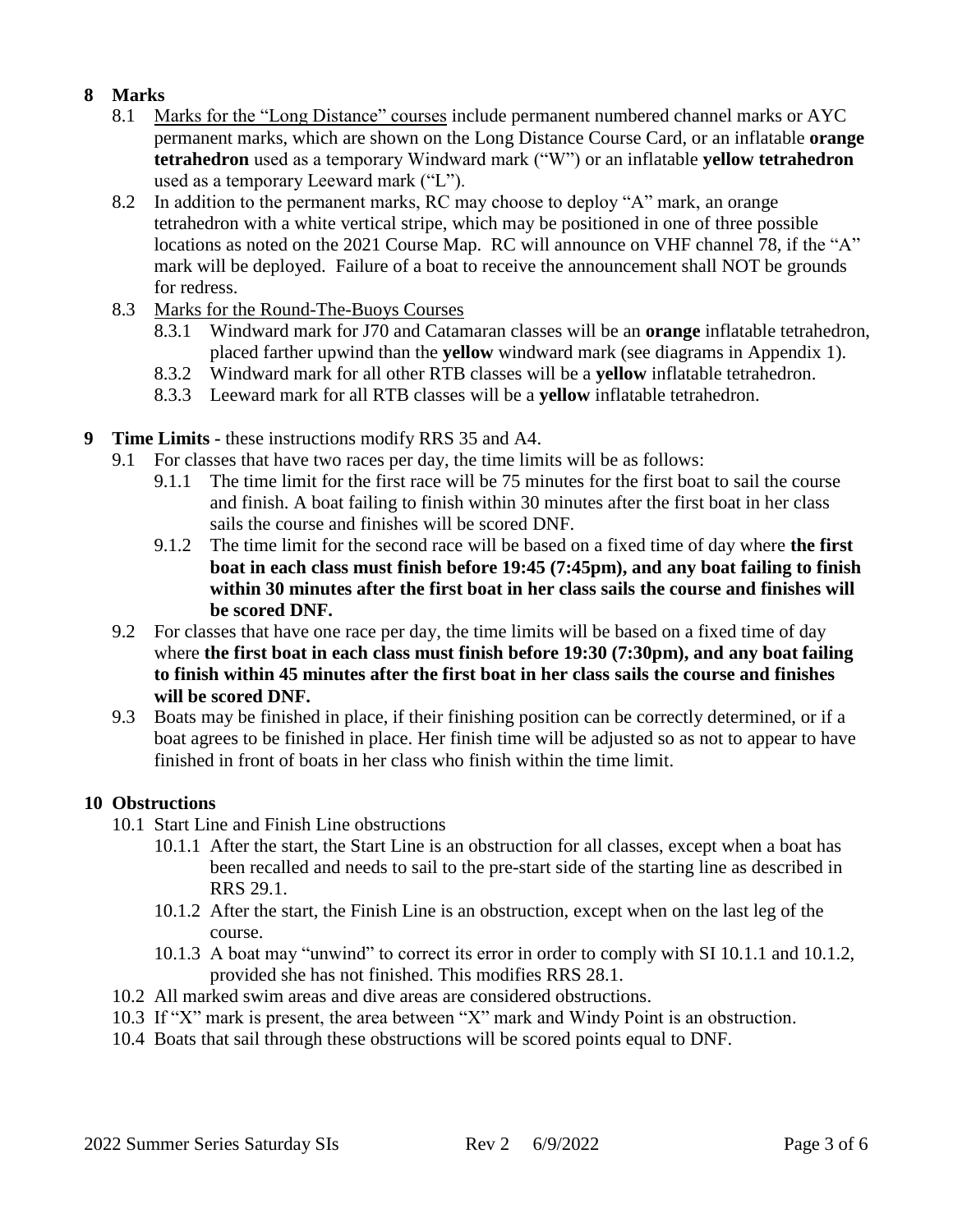## **11 The Start**

- 11.1 The Race Committee may alert the competitors prior to the first start sequence, and prior to the second race of the day, with a series of short repetitive sounds (more than 6) approximately 1 minute prior to the starting sequence for the first start in that sequence.
- 11.2 The starting line will be between a staff displaying an orange line flag on the port side of the Signal Boat and either a white ball buoy or a Mark-Set-Bot on the port side. Use of a Mark-Set-Bot to denote the starting line is dependent on availability and training.
- 11.3 The start sequence may be broadcast on the Primary VHF Race Committee Channel 78. Failure of a boat to receive the broadcast shall NOT be grounds for redress.
- 11.4 The Starting Signal sequence will be as described in RRS 26.
- 11.5 The Order of Starts and Time of Start for each fleet are posted as a separate document, online at the AYC website under Racing Documents and on the Official Notice Board.

## **12 Recalls**

- 12.1 The RC may attempt to promptly broadcast the sail number of each recalled boat on the primary VHF channel 78. The following shall NOT be grounds for redress:
	- 12.1.1 Failure of a boat to receive the recall broadcast.
	- 12.1.2 Failure of the RC to broadcast recall numbers.
	- 12.1.3 A boat's position in the sequence of broadcast numbers.
- 12.2 A start that has a General Recall will go to the end of the starting sequence for its re-start. This modifies RRS 29.2.
- **13 Change of Course -** For Long Distance (LD) courses, the Race Committee may not change the direction or length of any leg of the course after the start. This modifies RRS 33.

## **14 The Finish**

- 14.1 The finish line will be between a staff displaying an orange line flag on the starboard side of the Signal Boat and a white ball buoy on the starboard side.
- 14.2 If a Course must be shortened, it will be in accordance with RRS 32.2.
	- 14.2.1 A course board or class flag will show which class is having their course shortened.
	- 14.2.2 Classes not being shortened at that mark, will continue to sail their designated course.
- **15 Scoring** The scoring is defined in the NOR.
- **16 Protests** Written protests shall be filed with the PRO of the day or the PRC Representative in the RC Room located next to the Official Notice Board. Protests shall be filed within 30 minutes of the Race Committee signaling their return after the race. Protests will be heard in the approximate order of receipt, as soon as possible on the day of the race, or as soon as reasonably possible.

## **17 Arbitration**

- 17.1 Appendix T, Arbitration, shall apply. Before any protest is scheduled for a hearing, an Appendix T Arbitration meeting will be held for all protests citing alleged breaches of Part 2 or Rule 31 of the RRS.
- 17.2 One designated representative, in compliance with RRS 63.3(a), for each party will appear with an arbitrator. No witnesses are permitted during arbitration.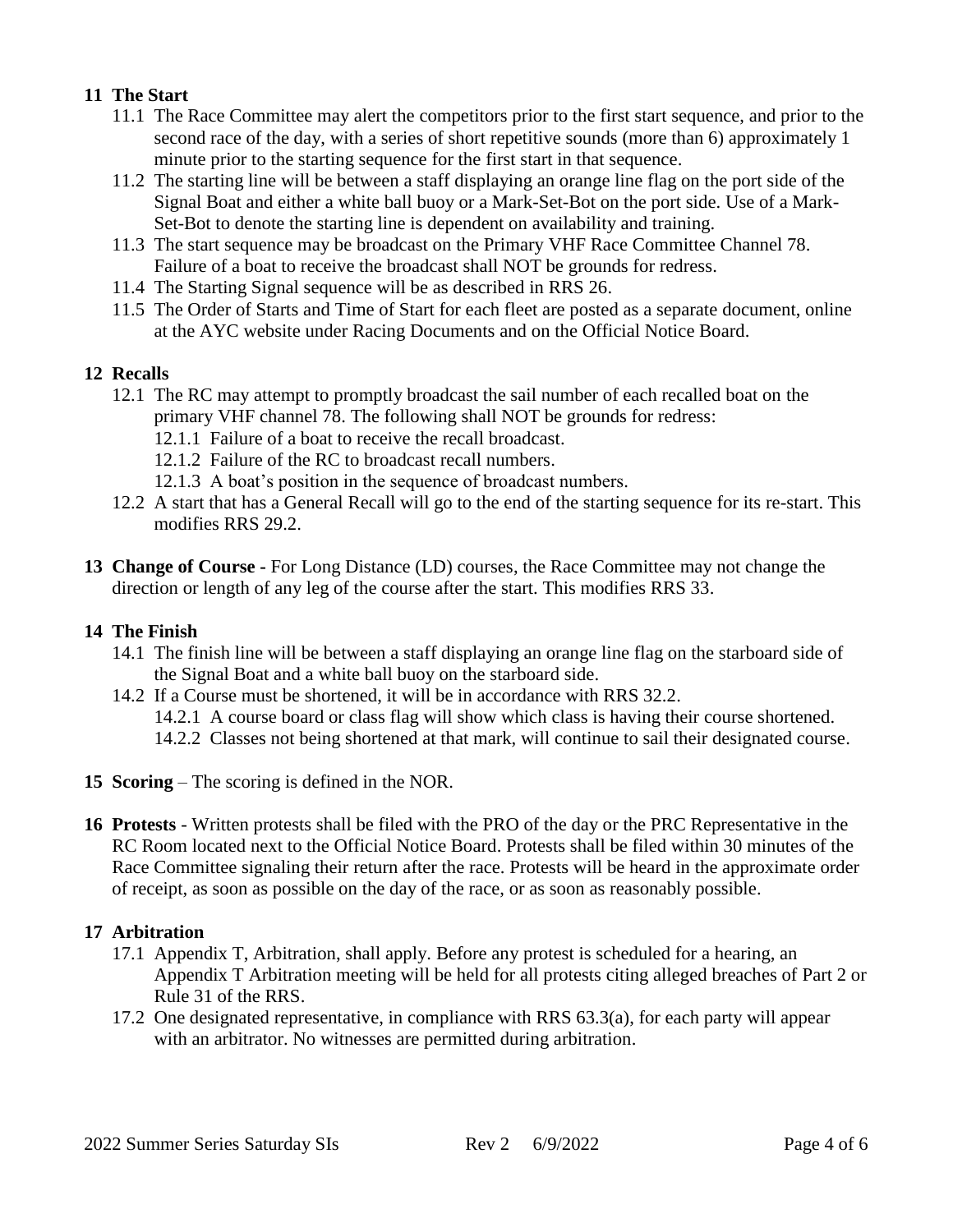## **18 Safety**

- 18.1 The level of Lake Travis fluctuates, so beware of shallow spots.
- 18.2 A boat retiring from a race is requested to notify the RC on VHF channel 78, before leaving the racing area or as soon as possible.
- 18.3 For matters concerning safety, boats may contact the RC by VHF radio on channel 78.
- **19 Disclaimer of Liability -** By participating in the Series, each boat owner, skipper and crew agree to sail and use the Austin Yacht Club facilities at his or her own risk. To the fullest extent permitted under Texas law, each boat owner, skipper and crew unconditionally and irrevocably releases and discharges the Austin Yacht Club, its Officers, Board of Directors, agents, and all other persons who assist in maintaining equipment or in organizing and/or conducting races, from all claims and legal liability for personal injury, death or property damage incurred in connection with the event.